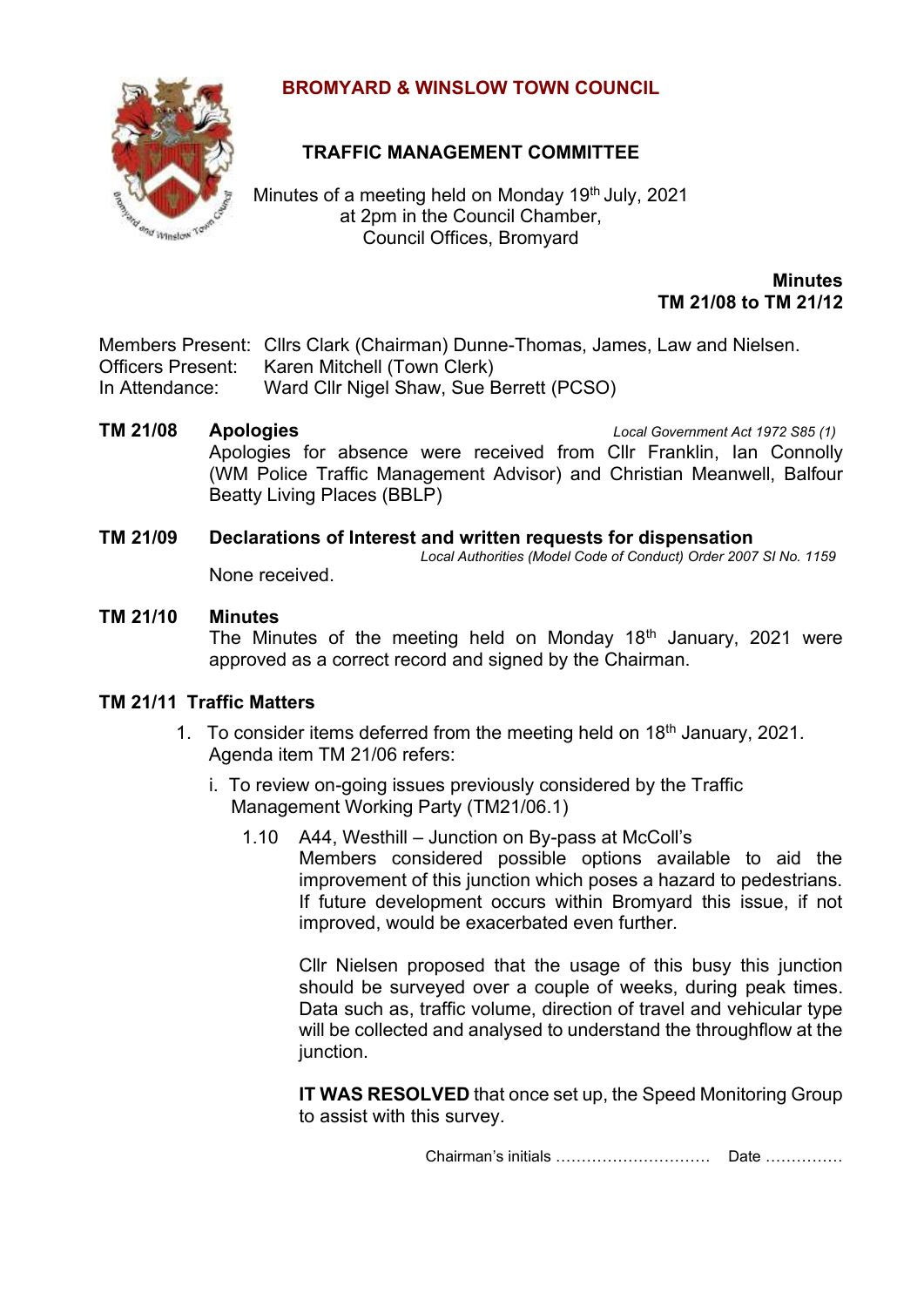- 1.11 Parking New Road, Old Road **IT WAS RESOLVED** for the PSCO to discuss possible actions with Ian Connolly, (WM Police Traffic Management Advisor).
- 1.12 Quarterly inspection of road signs and markings (Balfour Beatty) **IT WAS RESOLVED** to defer this item until a member of BBLP is in attendance to provide an update.
- ii. Future housing development requirements To discuss impact of additional traffic as a result of new housing developments.

**IT WAS RESOLVED** to defer this item until after any new developments occur.

2. To agree membership of the Speed Monitoring Group. The Chairman requested that the group be set up with at least 3 core members from the committee. These members will coordinate the recruitment of other volunteers.

The PSCO agreed to follow up the Community Speed Watch training and will provide the Council with the costings, if any, for this.

**IT WAS RESOLVED** for Cllrs Nielsen, Law, Dunne-Thomas, and Clark be appointed as core members of the Speed Monitoring Group.

3. Kirkham Gardens Community Commissioning

Members considered BBLPs advice that the request for double yellow lines at this location is sat at position 99 out of 120.

If the Town Council wishes to proceed with a Traffic Regulation Order (TRO), through the Community Commissioning scheme, the estimated cost to the Council will be in the region of £10,000.

**IT WAS RESOLVED** to defer this item to a future meeting. Members requested, through the PSCO, for the Fire Service to conduct regular access checks into Kirkham Gardens, to assess if parking near the entrance does pose a safety risk to residents requiring emergency service support.

- 4. Members considered the following updates:
	- Emergency Walking & Cycling measures

Herefordshire Council has completed a review of the Emergency Active Travel Measures and has advised that the recommendation for Bromyard is to remove the temporary footway widening measures and re-instate parking from  $19<sup>th</sup>$  July. Planters will need to be taken away and lining adjustments required to reinstate parking bays. There is a possibility that the barrel planters may be available for other uses if so desired.

**IT WAS RESOLVED** to move the planters and to request, through Ward Cllr Shaw, that Herefordshire Council retains them, with three placed on New Road and two placed at Rolands Corner, from the post-box.

Chairman's initials ………………………… Date ……………